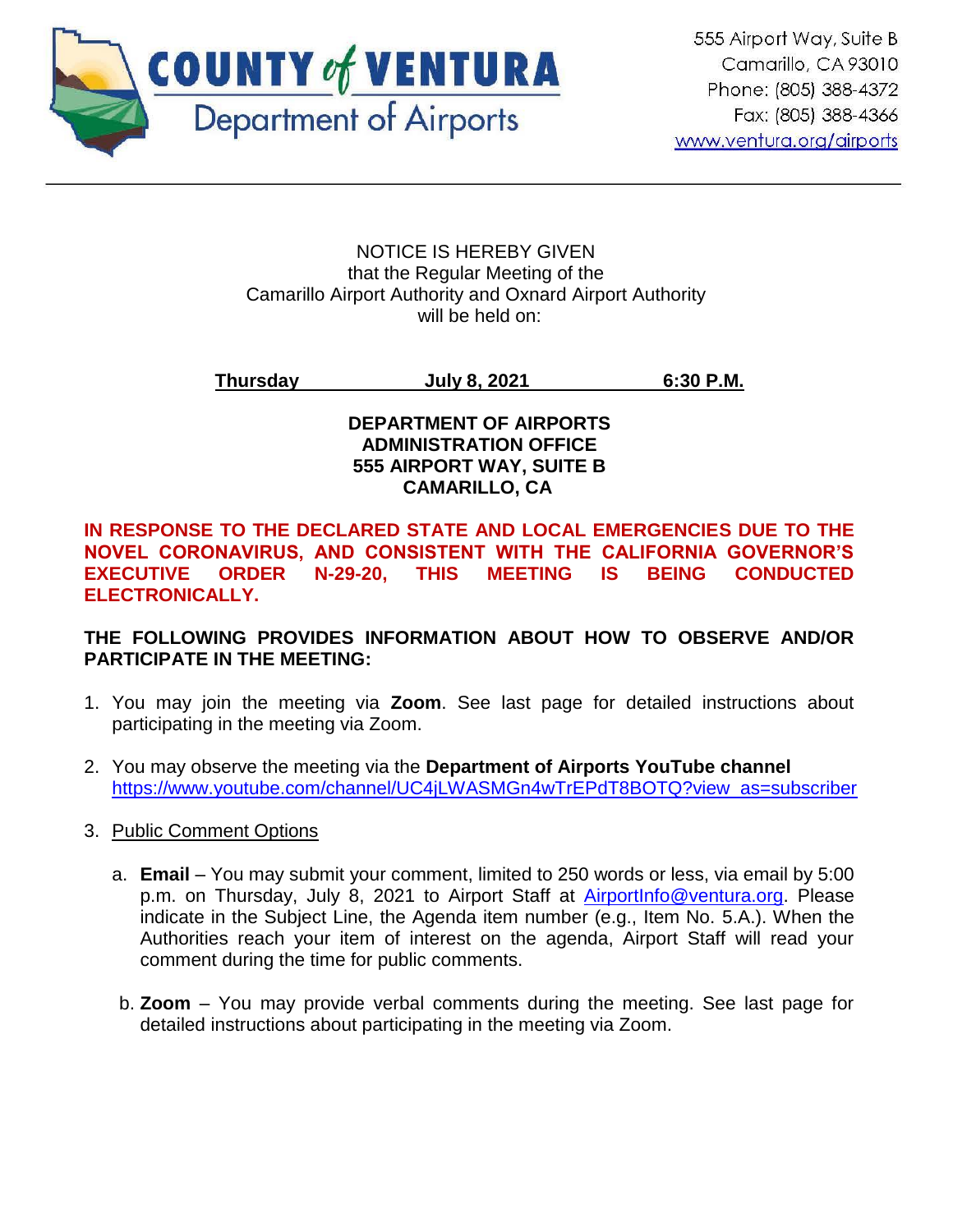#### **AGENDA**

- **1. CALL to ORDER and PLEDGE of ALLEGIANCE**
- **2. ROLL CALL**
- **3. APPROVAL of MINUTES – June 10, 2021**
- **4. PUBLIC COMMENT PERIOD**
- **5. NEW BUSINESS**

#### **OXNARD AIRPORT AUTHORITY**

**A. Subject: Approval of Plans and Specifications for the Runway 7-25, Taxiway Connectors and Parallel Taxiway Pavement Reconstruction at Oxnard Airport, Including Addenda Nos. 1-3; Waiver of Any Minor Irregularities in the Bid; Award a Contract for the Base Bid Schedule A and Base Bid Transition Schedule B to Sully-Miller Company, in the Amount of \$12,274,001, on the Basis of the Lowest Responsive Bid, Conditioned Upon Receipt of a Federal Aviation Administration Grant Sufficient to Fund the Project; Authorization for the Director of Airports, or Designee, to Execute the Subject Contract, if Awarded** *(Exhibit 1 available for review on the Department of Airports website [www.ventura.org/airports\)](http://www.ventura.org/airports)* 

#### **Recommendations:**

Staff requests that your Commission/Authority recommend that the Board of Supervisors (Board):

- 1. Approve the plans and specifications (Exhibit 1) for the Runway 7-25, Taxiway Connectors and Parallel Taxiway Pavement Reconstruction at Oxnard Airport, including Addenda Nos. 1-3 (Exhibit 2);
- 2. Waive any minor irregularities in the bids;
- 3. Award a Contract for the Base Bid Schedule A and Base Bid Transition Schedule B to Sully-Miller Company, in the Amount of \$12,274,001, on the basis of the lowest responsive bid, conditioned upon receipt of a Federal Aviation Administration Grant sufficient to fund the project; and
- 4. Authorize the Director of Airports, or his designee, to execute the subject Contract if awarded (Exhibit 3).
- **B. Subject: Approval and Award of a Construction Administration Services Contract to Jviation, a Woolpert Company, in the Not-to-Exceed Amount of \$1,086,169, for the Runway 7-25, Connector Taxiways and Parallel Taxiway Pavement Reconstruction at Oxnard Airport, Conditioned Upon Receipt of a Federal**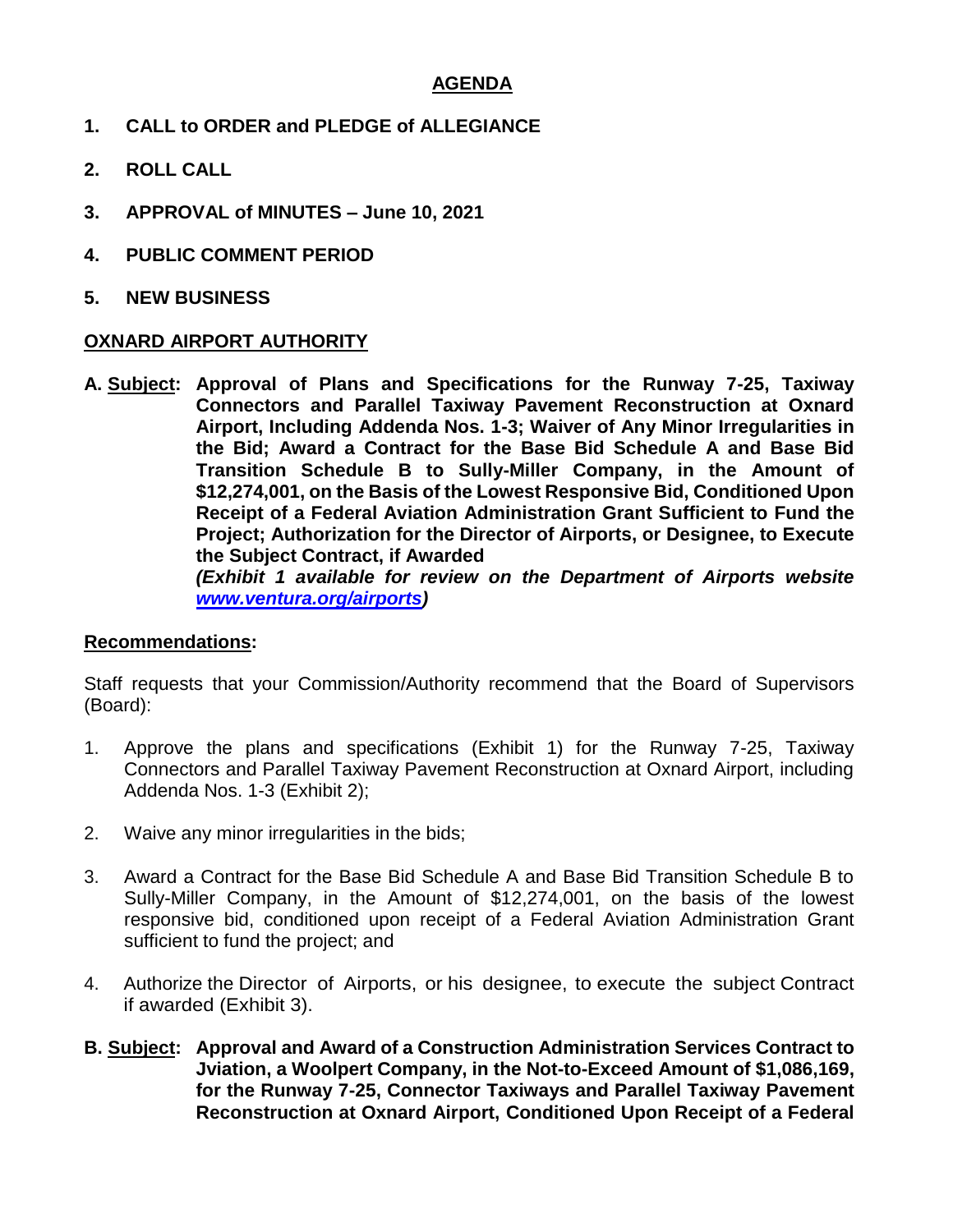#### **Aviation Administration Grant Sufficient to Fund the Project; Authorization for the Director of Airports, or Designee, to Execute the Subject Contract**

## **Recommendations:**

Staff requests that your Commission/Authority recommend that the Board of Supervisors (Board):

- 1. Approve and award a construction administration services contract (Exhibit 1) to Jviation, a Woolpert Company, in the not-to-exceed amount of \$1,086,169, for the Runway 7-25 Pavement Reconstruction at Oxnard Airport, conditioned upon receipt of a Federal Aviation Administration Grant sufficient to fund the project; and
- 2. Authorize the Director of Airports, or his designee, to execute the subject contract.

## **CAMARILLO AIRPORT AUTHORITY**

#### **C. Subject: Receive and File a Report Regarding the 1976 Agreement Between County of Ventura and City of Camarillo Pertaining to Camarillo Airport Development and Surrounding Land Use**

#### **Recommendation:**

Staff requests that your Authority receive and file a report regarding the 1976 Agreement Between County of Ventura and City of Camarillo Pertaining to Camarillo Airport Development and Surrounding Land Use Joint Powers Agreement (JPA).

## **6. DIRECTOR'S REPORT**

## **7. REPORTS**

Monthly Activity Report – May 2021 Monthly Noise Complaints – May 2021 Consultant Reports – May 2021 Airport Tenant Project Status – June 2021 Project Status – June 2021 Financial Statements Period Ended – March 31, 2021 Financial Statements Third Quarter – FY 2020/2021 Meeting Calendar

## **8. CORRESPONDENCE**

Letter dated June 5, 2021 from Erin Powers to Eric Landegger, C.A. Rasmussen re: Bid Protest for Oxnard Airport - Runway 7-25, Taxiway Connectors and Parallel Taxiway Pavement Reconstruction; Specification No: DOA 20-02; Project No: OXR-146

Letter dated June 16, 2021 from Erin Powers to Eric Landegger, C.A. Rasmussen re: Response to June 11th Bid Protest for Oxnard Airport - Runway 7-25, Taxiway Connectors and Parallel Taxiway Pavement Reconstruction; Specification No: DOA 20-02; Project No: OXR-146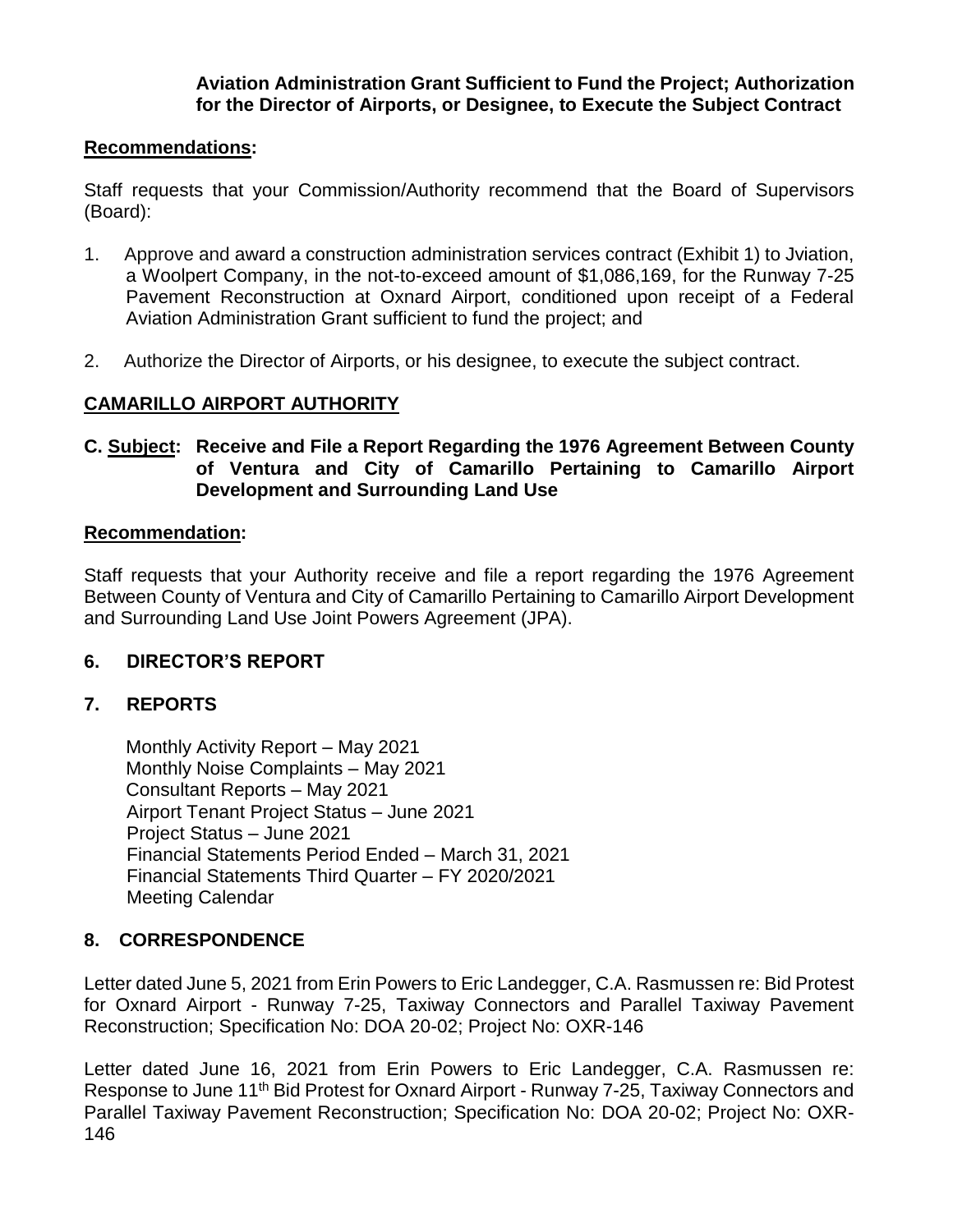Letter dated June 18, 2021 from Madeline Herrle to Kim Rivers, Times Media Group re: Public Records Request dated June 8, 2021

Estimate dated June 18, 2021 from Ana Castro to Kathleen Wilson, Ventura County Star re: Public Records Request of June 9, 2021

Letter dated June 18, 2021 from Madeline Herrle to Dominick Mills, Mills Law Group re: Public Records Request dated June 8, 2021

Notice re: Oxnard Airport Runway 7-25, Taxiway Connectors, and Parallel Taxiway Pavement Reconstruction Project Tenant Workshop #3 Rescheduled to June 29, 2021

Notice re: Oxnard Airport Runway 7-25, Taxiway Connectors, and Parallel Taxiway Pavement Reconstruction Project Tenant Workshop #3 Rescheduled to July 6, 2021

**9. AUTHORITY COMMENTS –** Comments by Authority members on matters deemed appropriate.

## **10. ADJOURNMENT**

The next regular Authority meeting will be on Thursday, August 12, 2021 at 6:30 p.m. Location to be determined.

\_\_\_\_\_\_\_\_\_\_\_\_\_\_\_\_\_\_\_\_\_\_\_\_\_\_\_\_\_\_\_\_\_\_\_\_\_\_\_\_\_\_\_\_\_\_\_\_\_\_\_\_\_\_\_\_\_\_\_\_\_\_\_\_\_\_\_\_\_\_\_\_ IN COMPLIANCE WITH THE AMERICANS WITH DISABILITIES ACT, IF YOU NEED SPECIAL ASSISTANCE TO PARTICIPATE IN THIS MEETING, PLEASE CONTACT ANA CASTRO AT (805) 388-4211. NOTIFICATION 48 HOURS PRIOR TO THE MEETING WILL ENABLE THE DEPARTMENT OF AIRPORTS TO MAKE REASONABLE ARRANGEMENTS TO ENSURE ACCESSIBILITY TO THIS MEETING.